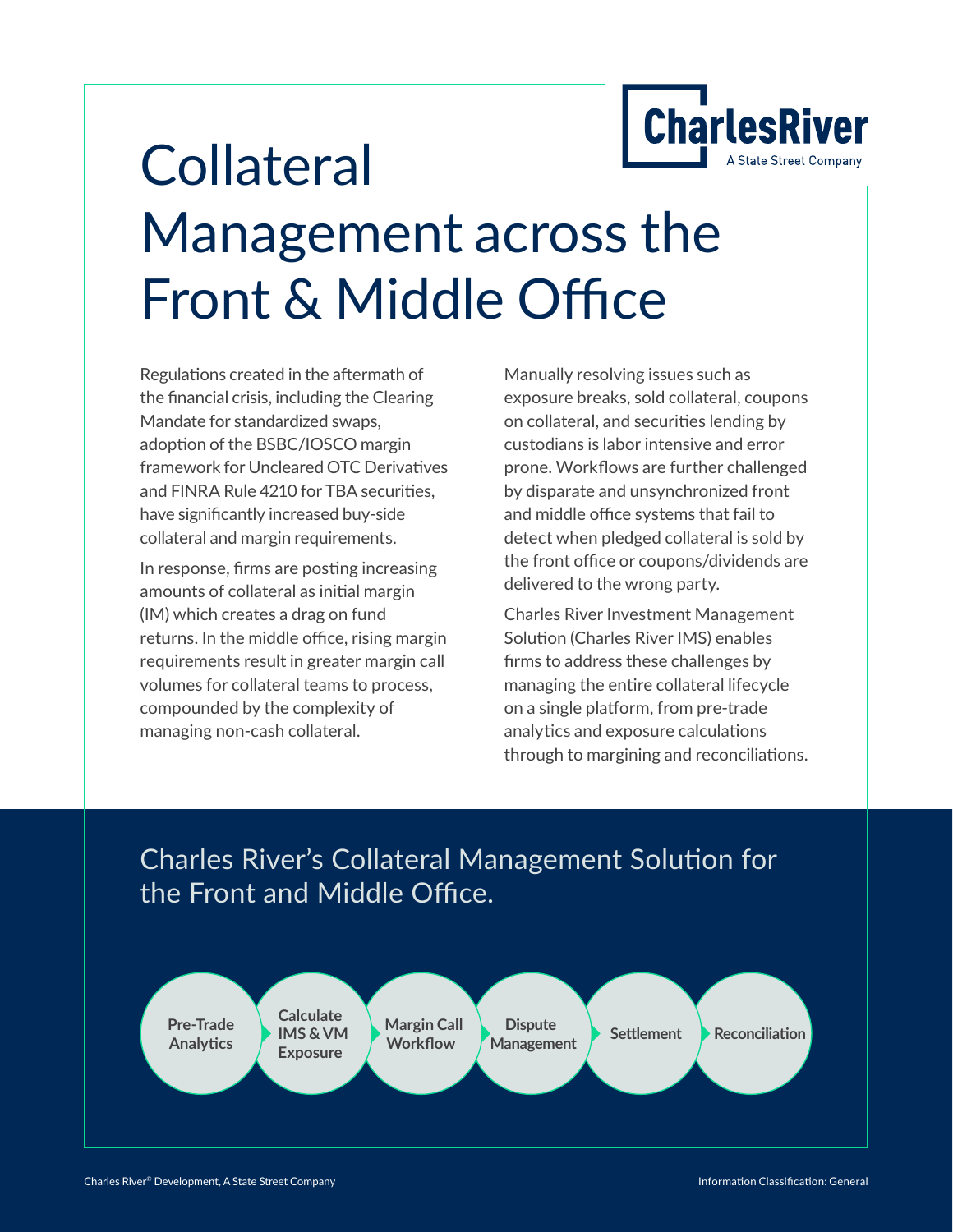## Front Office **Capabilities**

The ability to obtain pre-trade and end-of-day margin estimates directly from the Charles River IMS is designed to improve trading decisions by providing an accurate and consistent view of margin impact and lifetime trade costs across the trade lifecycle. This helps firms make the most efficient use of scarce margin.

#### KEY BENEFITS:

- **·** Transparency: Minimize use of margin based on pre-trade estimates of initial margin for listed, cleared and bi-lateral OTC Derivatives
- **·** Clearing Venue / Broker Selection: Firms can select the optimal clearing venue or clearing broker based on pre-trade margin estimates and fees/ commissions
- **·** Visibility: The front office gains realtime transparency into the pledged levels of assets

## Middle Office **Capabilities**

Charles River IMS enables collateral management teams to stay in synch with trading activity. Informed by a timely view of available assets, teams can leverage electronic workflows to help ensure margin calls are fulfilled and communicated in a timely manner between the front and middle office.

#### KEY BENEFITS:

- **·** Validate: Teams can prepare for the next day's margin calls with accurate estimates for initial and variation margin based on end-of-trading day estimates
- **·** Automation: Exception based processing using configurable rules helps minimize manual intervention
- **·** Messaging: Collaboration with industrystandard messaging service providers support electronic margin and collateral communications
- **·** Settlement: Custodians and other service providers can benefit from straight through processing (STP) of settlement instructions
- **·** Alert: Collateral teams can proactively send notifications for pledged collateral to counterparties